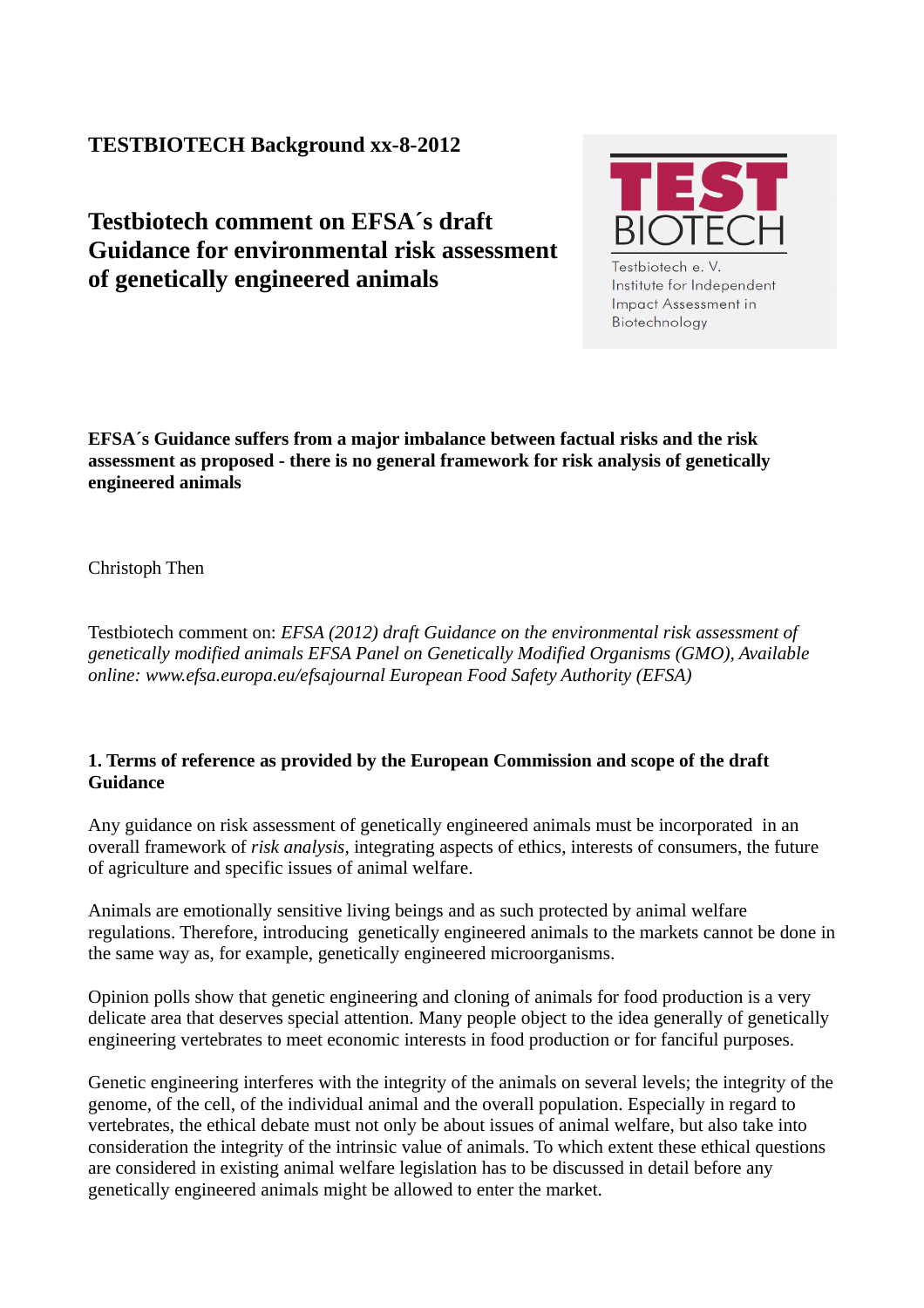It is beyond the mandate of EFSA to deal with these questions. The overall *risk analysis* has to be performed by the *risk manager* (the political decision making bodies, especially the EU Commission) thereby integrating ethical and socio-economic issues. However, before the draft Guidance is discussed in further detail, one should first have a look at the overall framework of *risk analysis* and determine how to integrate the various aspects, and what implications this will have for actual *risk assessment*.

By taking a look at current *risk analysis* practice for genetically engineered plants, it is evident that so far risk assessment and important aspects of risk management such as ethics and socio-economic questions are not well harmonised. In general, socio-economic questions and ethics are – if at all – only considered at a late stage in the process of risk analysis. The whole process is mostly driven by the level of *risk assessment* and does not give sufficient weight to other crucial issues. That is why Testbiotech has already proposed developing an integrated approach of *risk analysis* for genetically engineered plants in order to bring together the various elements at a much earlier stage in the process (http://www.testbiotech.de/sites/default/files/Testbiotech\_Consultation\_Commission.pdf).

Since animals are – at least from an emotional and ethical point of view – a much more sensitive issue than plants and microorganisms, the overall process of risk analysis cannot be driven by risk assessment. Ethics, socio-economic aspects and participatory decision making involving the perspective of the consumers are issues that will gain much more weight in this context. These aspects should be accepted as the main driving elements during any authorisation process. This will also affect the requirements of *risk assessment* as, for example, in deciding at which stage animal welfare issues come into play and which criteria have to be applied.

The Commission asked EFSA to prepare a Guidance as far back as 2007. The Commission, however, has never managed to identify the essential elements of an overall *risk analysis* process for genetically engineered animals. In addition, crucial issues relating to the cloning animals for food production still need to be resolved.

Based on this observation, EFSA should not adopt any guidance for the *environmental risk assessment* of genetically engineered animals before the risk manager has done his job, which is to develop an overall framework integrating all aspects of a proper *risk analysis*.

To start by adopting guidance on *risk assessment* as an isolated element would send the wrong signal to markets and the general public. Such an initiative would not mirror the concerns of civil society groups, consumers, farmers and food producers. In this scenario, EFSA might even be held responsible for failures that are within the remit of the Commission.

All in all this draft Guidance touches on highly emotional issues affecting basic interests of consumers, farmers, food producers and general society. At stake are not only basic questions concerning our relationship with mammals and other vertebrates. Civil society should be positioned to be the driving factor in the introduction of new technologies that will so widely affect consumers and food production. EU citizens should not repeatedly be at the mercy of particular economic interests.

Besides the debate on ethical and the socio-economical issues, there is another major issue that has to be reiterated when it comes to the scope of this draft Guidance. Many of the aspects discussed here are not related to food production issues, such as the release of genetically engineered insects. As such, these issues are outside of the EFSA mandate and should not be dealt with by the Food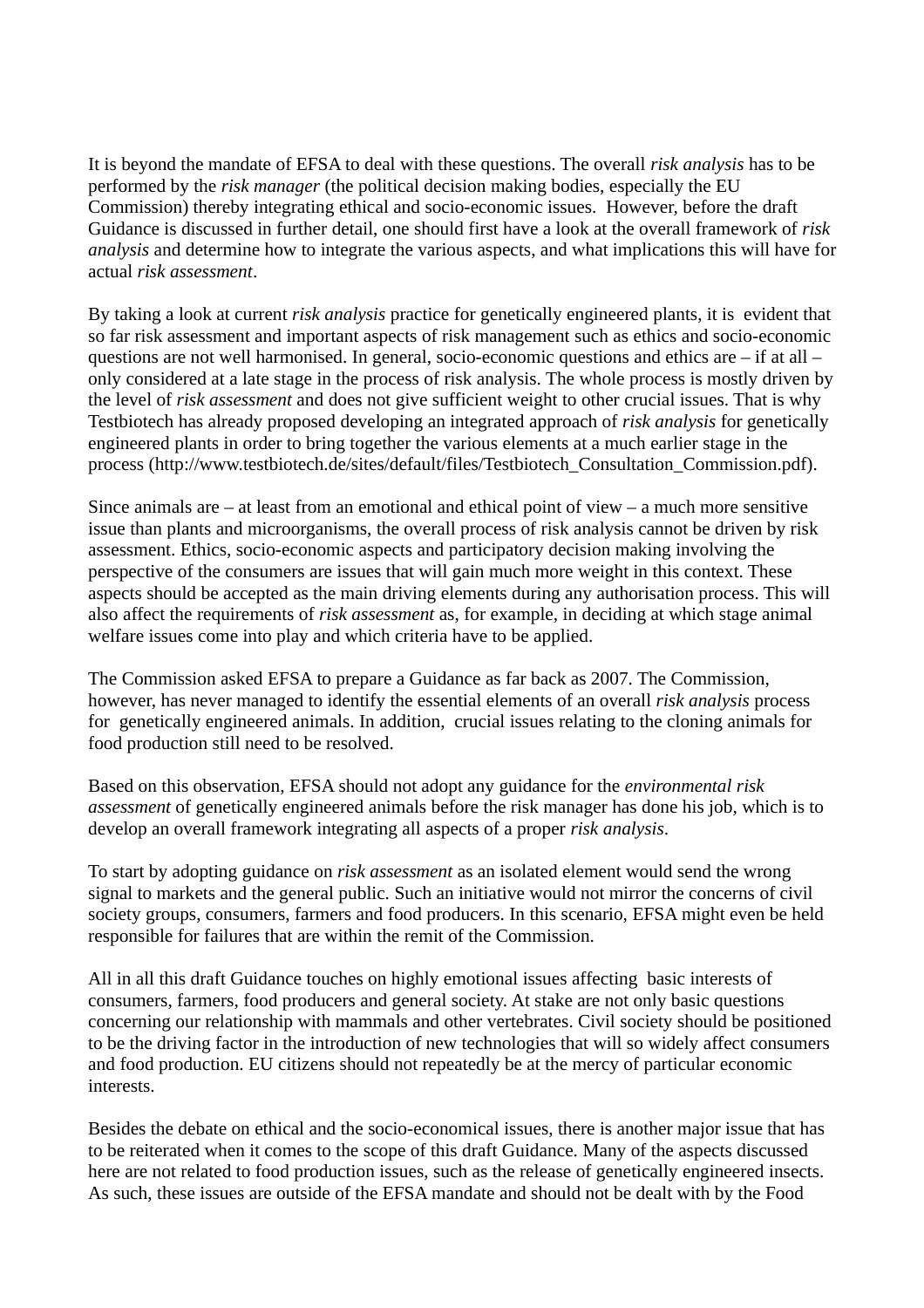Safety Authority, but by another EU body, as for instance, the European Environment Agency (EEA).

### **2. Strategies for the ERA of GM animals**

There is major discrepancy between what is described under risks that have to be taken into account during risk assessment (chapter 4) and the specific means and tools as discussed under the *strategy* of ERA and *cross cutting issues*. If these discrepancies are not addressed properly, the final Guidance will claim some degree of certainty and safety that is not based on factual scientific evidence.

Many of the risks described are multi factorial, nonlinear and emergent therefore they cannot be assessed and predicted by applying the existing strategies for risk assessment. Especially the comparative approach is likely to fail in the light of the risks described in chapter four.

Even more than plants, animals have to be considered as heterogenous organisms, they can be described as an ecological system of their own. Animals live in symbiosis with various microorganisms, in addition they can become infected by broad range of viruses, bacteria, parasites and fungi . A further level of complexity is their immune system that is influenced by a broad range of external and internal factors. Animals can move and are exposed to many different environmental conditions that are not limited to sites used for agricultural production. The genetic variation within most animals is higher than within high yield crops used in industrial agriculture. Thus unintended effects can emerge from molecular effects, from specific climatic conditions, special food uptake, infections, changes in the endosymbionds fauna and changes of behaviour. All these factors and their interdependencies can render unintended effects that will hardly be detected by following a comparative approach that was established to investigate only a limited number of criteria under a limited range of conditions.

The approach of comparative risk assessment is very much influenced by the DNA centered paradigm of the last century that tries to predict effects in the cell or in organisms and even on the level of ecosystems on the basis of genomic structures. Many of the risks and effects that can be expected in this context are far beyond what can be investigated on the level of the DNA or its products. In the light of recent knowledge about cell biology, including epigenetic, epistatis and pleiotrophic effects (none of them are mentioned in this draft Guidance) and in awareness of many genome x environment interactions, the reductionist model of comparative assessment is no longer adequate.

Comparison should be regarded as just a tool, but no longer as a concept. Much more specific strategies and methods such as screening for metabolic and genetic activity have to be applied at an early stage of risk assessment to develop reliable hypotheses for the following steps of risk assessment.

A crucial point in the strategy of environmental risk assessment that should be taken into account as a starting point is the question of whether a genetically engineered animal can be controlled in its movements and/ or if it is likely to be persistent or even if it can become invasive. These risks are considered in chapter four, but not enough weight is given to it in the risk assessment strategy. There should be a clear decision making tree within the strategy of environmental risk assessment that integrates this issue. If it is known that a genetically engineered animal cannot be controlled in